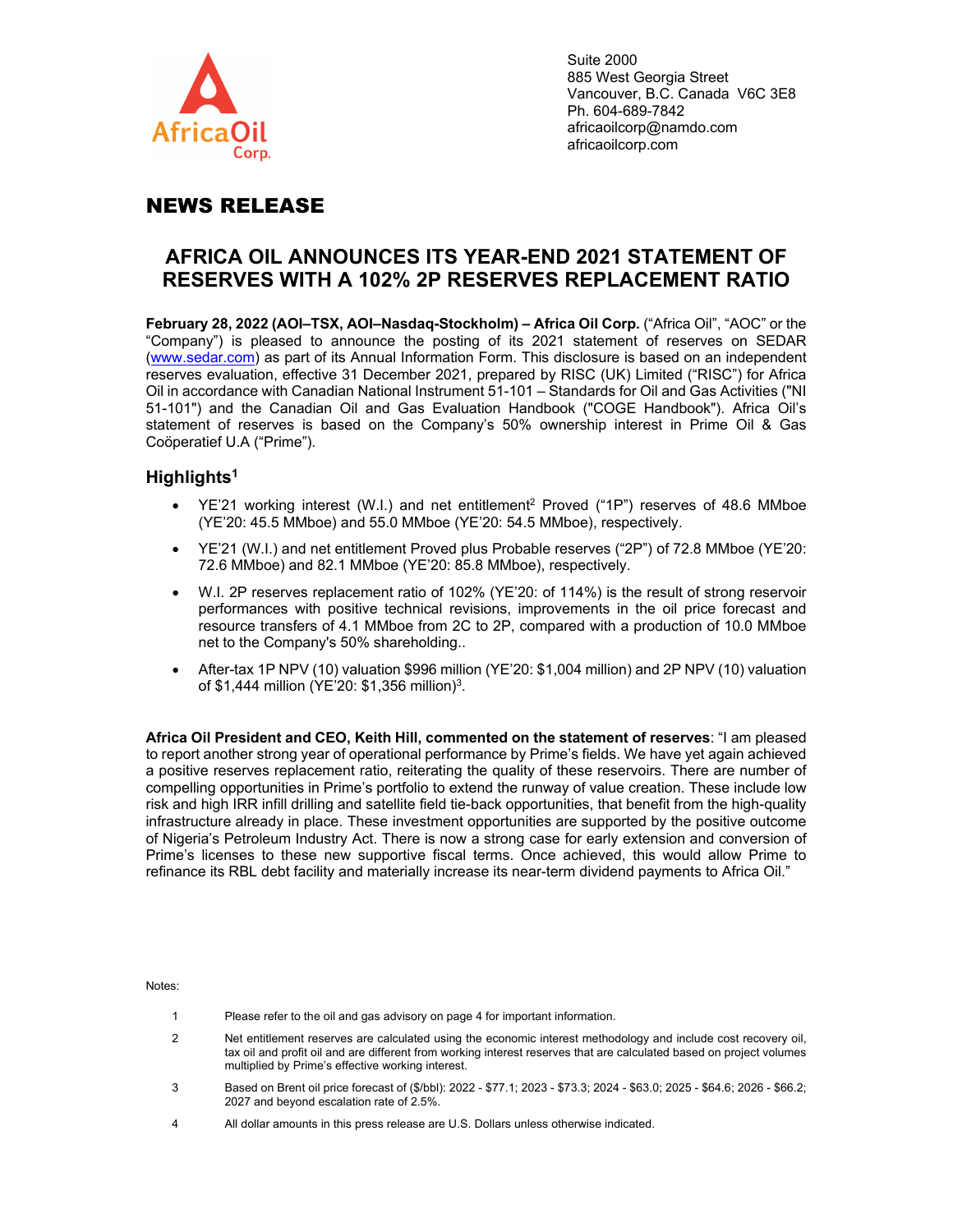Africa Oil's statement of reserves is based on the Company's 50% ownership interest in Prime Oil & Gas Coöperatief U.A ("Prime"). Prime's main assets are an indirect 8% interest in Oil Mining Lease ("OML") 127 and an indirect 16% interest in OML 130; both are deep-water Nigeria concessions. OML 127 is operated by the affiliates of Chevron Corporation and contains the producing Agbami field. OML 130 is operated by affiliates of TotalEnergies SE and contains the producing Akpo and Egina fields and the undeveloped Preowei field.

The YE'2021 reserves and reconciliation of changes in W.I. reserves summarized in the following tables pertain to 50% of Prime's W.I. and net entitlement reserves:

| Summary of Oil and Gas Reserves (Forecast Prices and Costs) |                             |                       |                                    |                     |                            |                       |  |  |  |  |  |
|-------------------------------------------------------------|-----------------------------|-----------------------|------------------------------------|---------------------|----------------------------|-----------------------|--|--|--|--|--|
|                                                             | <b>Light and Medium Oil</b> |                       | Conventional<br><b>Natural Gas</b> |                     | <b>Natural Gas Liquids</b> |                       |  |  |  |  |  |
| <b>Reserve Category</b>                                     | <b>Gross</b><br>(MMstb)     | <b>Net</b><br>(MMstb) | <b>Gross</b><br>(Bcf)              | <b>Net</b><br>(Bcf) | <b>Gross</b><br>(MMstb)    | <b>Net</b><br>(MMstb) |  |  |  |  |  |
| Proved                                                      |                             |                       |                                    |                     |                            |                       |  |  |  |  |  |
| <b>Developed Producing</b>                                  | 28.5                        | 33.2                  | 34.4                               | 34.4                |                            |                       |  |  |  |  |  |
| Developed Non-Producing                                     |                             |                       |                                    |                     |                            |                       |  |  |  |  |  |
| Undeveloped                                                 | 12.1                        | 13.9                  | 13.5                               | 13.5                | $\overline{\phantom{a}}$   |                       |  |  |  |  |  |
| <b>Total Proved</b>                                         | 40.6                        | 47.0                  | 47.9                               | 47.9                |                            |                       |  |  |  |  |  |
| Probable                                                    | 21.2                        | 24.1                  | 18.0                               | 18.0                |                            |                       |  |  |  |  |  |
| <b>Total Proved plus Probable</b>                           | 61.8                        | 71.1                  | 65.9                               | 65.9                |                            |                       |  |  |  |  |  |
| <b>Possible</b>                                             | 20.6                        | 21.4                  | 17.3                               | 17.3                | $\overline{\phantom{a}}$   |                       |  |  |  |  |  |
| <b>Total Proved plus Probable</b><br>plus Possible          | 82.4                        | 92.5                  | 83.1                               | 83.1                |                            |                       |  |  |  |  |  |

*Notes*

- 1. Figures in table may not add precisely due to rounding errors.
- 2. Units are MMstb (million stock tank barrels) and Bcf (billion cubic feet).
- 3. Gross Company reserves are the total project sales volumes multiplied by Company's working interest.
- 4. Net oil reserves are Company's net entitlement calculated using economic limit testing.
- 5. Gross and net reserves for sales gas are equal as the gas terms are set out in the Gas Sales and Purchase Agreement rather than the Production Sharing Agreement ("PSA"), and the net reserves are based on Company's working interest.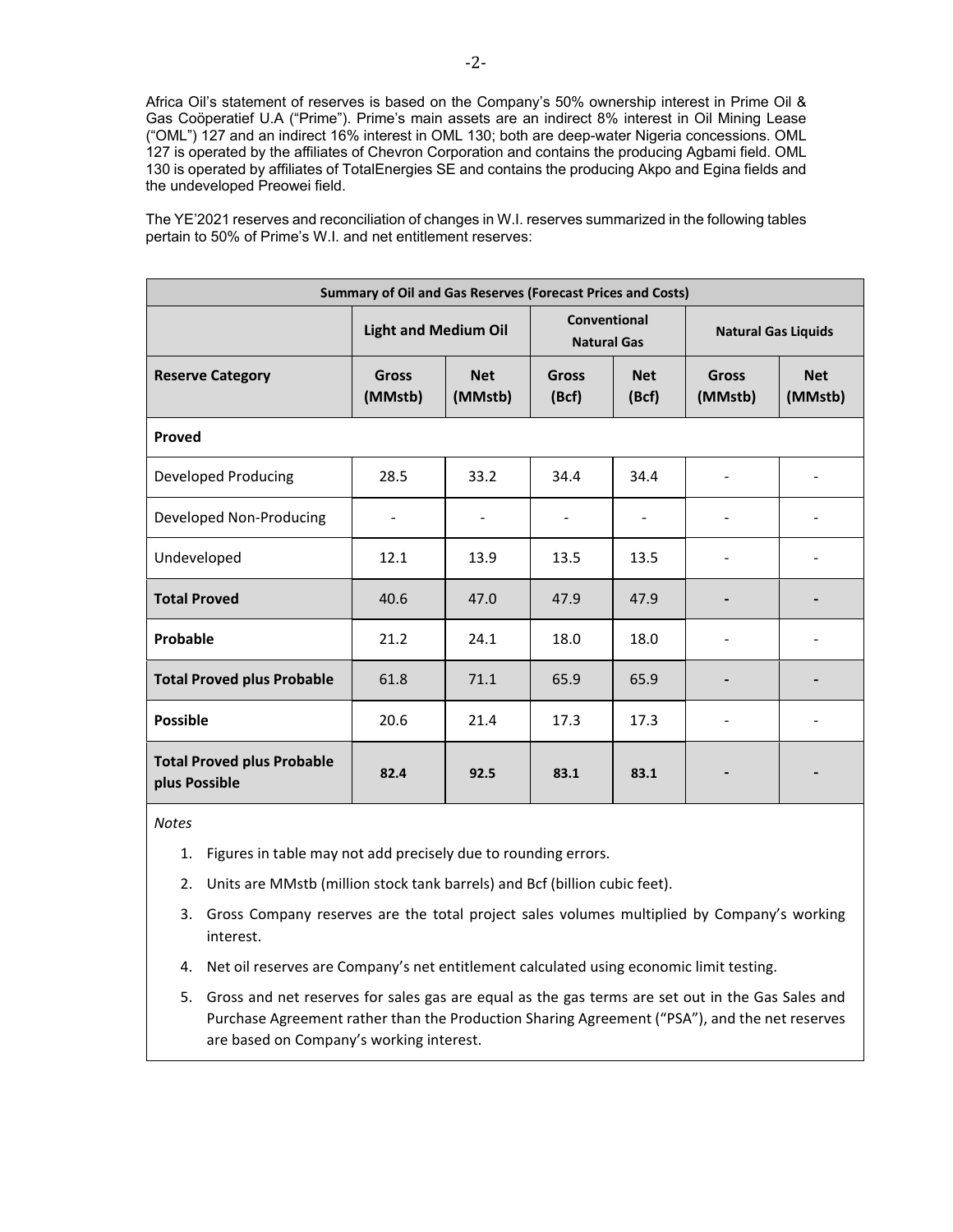| Gross                                     | Light and Medium Oil (MMstb) |          |                      | <b>Conventional Natural Gas (Bscf)</b> |          |                      |  |
|-------------------------------------------|------------------------------|----------|----------------------|----------------------------------------|----------|----------------------|--|
|                                           | Proved                       | Probable | Proved +<br>Probable | Proved                                 | Probable | Proved +<br>Probable |  |
| Effective date 31<br>December 2020        | 40.9                         | 23.1     | 63.9                 | 27.6                                   | 24.5     | 52.2                 |  |
| Extensions<br>and<br>Improved<br>Recovery | 0.0                          | 0.0      | 0.0                  | 0.0                                    | 0.0      | 0.0                  |  |
| Resource<br><b>Transfers</b>              | 1.3                          | 2.7      | 4.0                  | 0.3                                    | 0.4      | 0.8                  |  |
| Technical<br>Revisions                    | 6.5                          | $-4.5$   | 2.1                  | 25.8                                   | $-5.3$   | 20.5                 |  |
| <b>Discoveries</b>                        | 0.0                          | 0.0      | 0.0                  | 0.0                                    | 0.0      | 0.0                  |  |
| Acquisitions                              | 0.0                          | 0.0      | 0.0                  | 0.0                                    | 0.0      | 0.0                  |  |
| Dispositions                              | 0.0                          | 0.0      | 0.0                  | 0.0                                    | 0.0      | 0.0                  |  |
| <b>Economic Factors</b>                   | 0.2                          | $-0.1$   | 0.1                  | 4.4                                    | $-1.7$   | 2.8                  |  |
| Production (2021)                         | 8.3                          | 0.0      | 8.3                  | 10.3                                   | 0.0      | 10.3                 |  |
| <b>Effective date 31</b><br>December 2021 | 40.6                         | 21.2     | 61.8                 | 47.9                                   | 18.0     | 65.9                 |  |

Notes:

1. Gross Company Reserves are the total project sales volumes multiplied by AOC's working interest.

2. RISC notes that the Proved + Probable Reserves reconciliation for oil and gas is lower than the Proved. This results in a negative Probable increment. The difference is due to a larger increase in Proved Reserves than the Proved + Probable, compared to last year.

## **About Africa Oil**

Africa Oil Corp. is a Canadian oil and gas company with producing and development assets in deepwater Nigeria; development assets in Kenya; and an exploration/appraisal portfolio in Africa and Guyana. The Company is listed on the Toronto Stock Exchange and on Nasdaq Stockholm under the symbol "AOI".

For further information, please contact:

Shahin Amini IR and Commercial Manager shahin.amini@africaoilcorp.com T: +44 (0)203 982 6800

Sophia Shane Corporate Development sophias@namdo.com T: +1 (604) 806-3575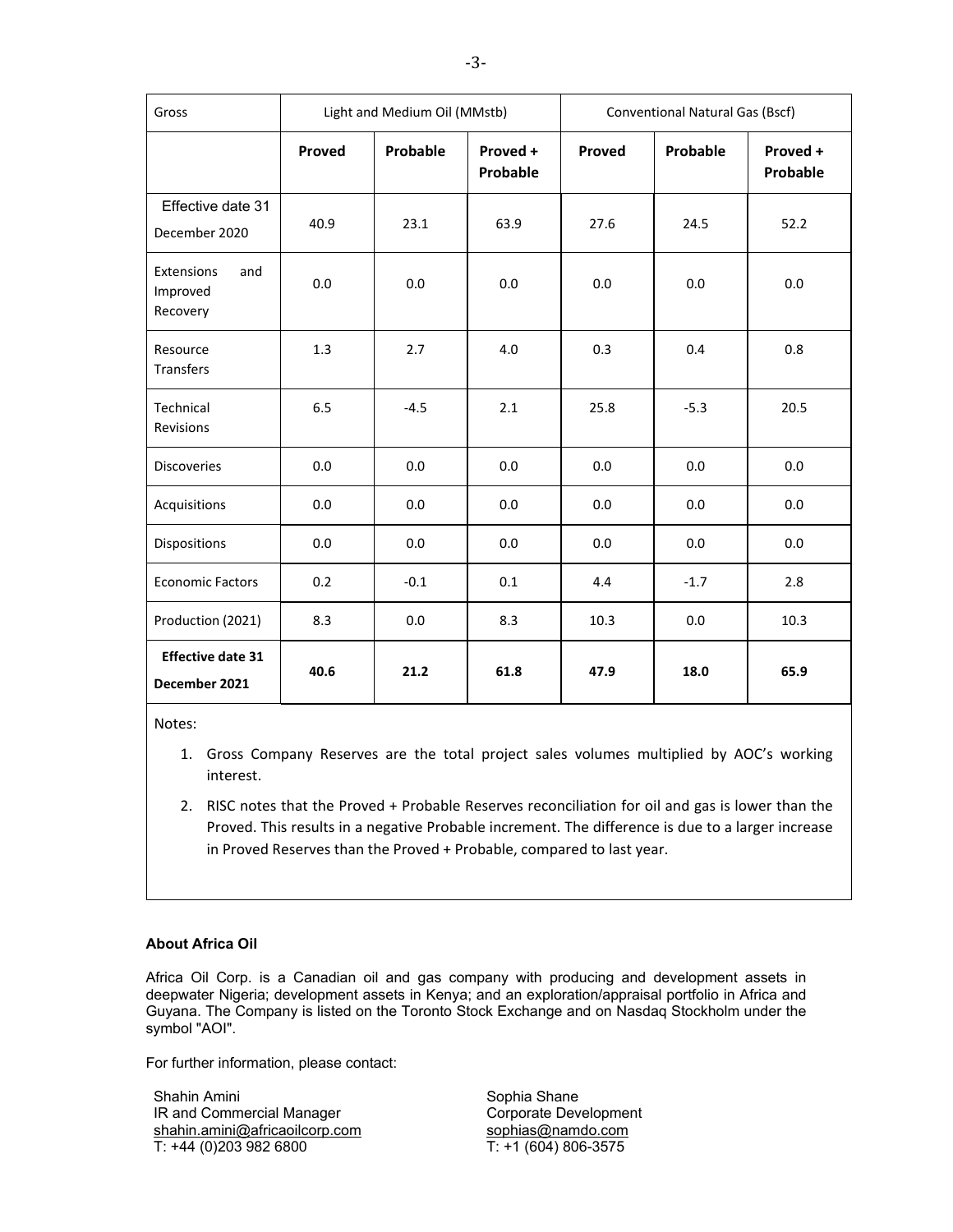### **Additional Information**

This information is information that Africa Oil is obliged to make public pursuant to the EU Market Abuse Regulation. The information was submitted for publication, through the agency of the contact persons set out above, at 5:30 p.m. ET on February 28, 2022.

#### **Advisory Regarding Oil and Gas Information**

The terms boe (barrel of oil equivalent) and MMboe (millions of barrels of oil equivalent) are used throughout this press release. Such terms may be misleading, particularly if used in isolation. Year-end 2021 reserves estimates are based on a conversion ratio of six thousand cubic feet per barrel of oil equivalent (6 Mcf: 1 boe), which is based on an energy equivalency conversion method primarily applicable at the burner tip and does not represent a value equivalency at the wellhead. Given that the value ratio based on the current price of crude oil as compared to natural gas is significantly different from the energy equivalency of 6:1, utilizing a conversion on a 6:1 basis may be misleading as an indication of value.

RISC's report was prepared using Brent oil price forecast of (\$/bbl): 2022 - \$77.1; 2023 - \$73.3; 2024 - \$63.0; 2025 - \$64.6; 2026 - \$66.2; 2027 and beyond escalation rate of 2.5%. There is no assurance that the forecast prices will be attained and variances could be material. The recovery and reserves estimates of crude oil, natural gas liquids and natural gas reserves provided herein are estimates only and there is no guarantee that the estimated reserves will be recovered. Actual crude oil, natural gas and natural gas liquids reserves may be greater than or less than the estimates provided herein.

The reserves estimates presented in this press release have been evaluated by RISC in accordance with NI 51- 101 and the COGE Handbook, are effective December 31, 2021. The reserves presented herein have been categorized accordance with the reserves and resource definitions as set out in the COGE Handbook. The estimates of reserves in this press release may not reflect the same confidence level as estimates of reserves for all properties, due to the effects of aggregation.

Reserves are estimated remaining quantities of petroleum anticipated to be recoverable from known accumulations, as of a given date, based on the analysis of drilling, geological, geophysical, and engineering data; the use of established technology; and specified economic conditions, which are generally accepted as being reasonable. Reserves are further classified according to the level of certainty associated with the estimates and may be sub-classified based on development and production status. Proved Reserves are those quantities of petroleum, which, by analysis of geoscience and engineering data, can be estimated with reasonable certainty to be economically producible from a given date forward, from known reservoirs and under existing economic conditions, operating methods and government regulations. Probable Reserves are those additional quantities of petroleum that are less certain to be recovered than Proved Reserves, but which, together with Proved Reserves, are as likely as not to be recovered. Possible Reserves are those additional reserves that are less certain to be recovered than probable reserves. It is unlikely that actual remaining quantities recovered will exceed the sum of the estimated proved plus probable plus possible reserves.

#### **Forward Looking Information**

Certain statements and information contained herein constitute "forward-looking information" (within the meaning of applicable Canadian securities legislation). Such statements and information (together, "forward looking statements") relate to future events or the Company's future performance, business prospects or opportunities.

All statements other than statements of historical fact may be forward-looking statements. Statements concerning proven and probable reserves and resource estimates may also be deemed to constitute forward-looking statements and reflect conclusions that are based on certain assumptions that the reserves and resources can be economically exploited. Any statements that express or involve discussions with respect to predictions, expectations, beliefs, plans, projections, objectives, assumptions or future events or performance (often, but not always, using words or phrases such as "seek", "anticipate", "plan", "continue", "estimate", "expect, "may", "will", "project", "predict", "potential", "targeting", "intend", "could", "might", "should", "believe" and similar expressions) are not statements of historical fact and may be "forward-looking statements". Forward-looking statements involve known and unknown risks, ongoing uncertainties and other factors that may cause actual results or events to differ materially from those anticipated in such forward-looking statements, including production, cashflow from operation and capital investment estimates, performance of commodity hedges, the results, schedules and costs of exploratory drilling activity, uninsured risks, regulatory and fiscal changes, availability of materials and equipment, unanticipated environmental impacts on operations, duration of the drilling program, availability of third party service providers and defects in title.

Although the Company believes that the expectations reflected by the forward-looking statements presented in this document are reasonable, the Company's forward-looking statements have been based on assumptions and factors concerning future events that may prove to be inaccurate. Those assumptions and factors are based on information currently available to the Company about itself and the businesses in which it operates. Information used in developing forward-looking statements has been acquired from various sources, including third party